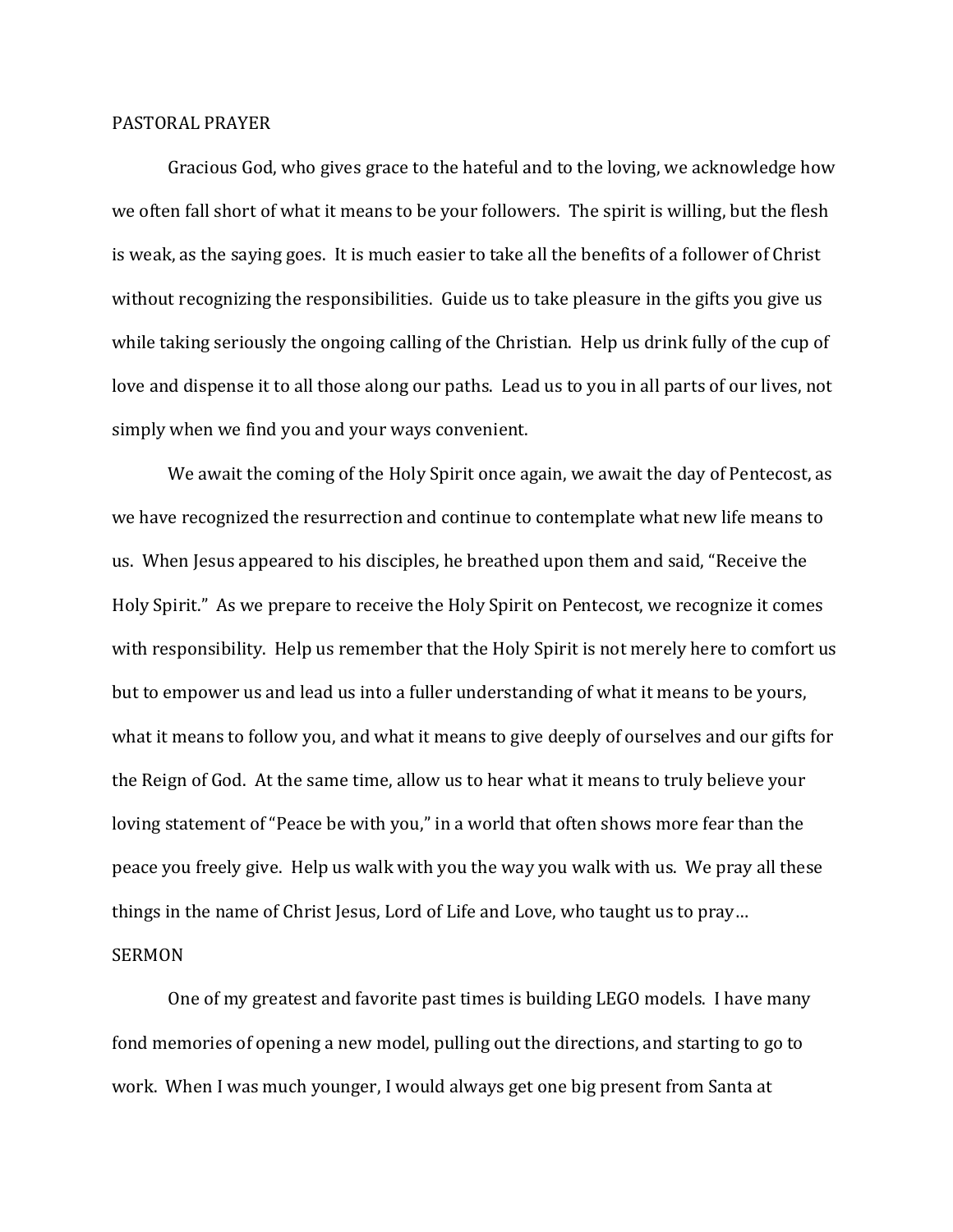Christmas. It was usually a LEGO model. It was the stuff of legend, what happened on Christmas morning. Since we were the family that opened our gifts on Christmas Eve, I knew what I had gotten on Christmas morning. I was not allowed to open up my new models on that evening. I was told to wait until the next day. Oh, parents with all of their rules that make no sense. So, being the full of energy child who thought sleep was more of an inconvenience to life, I would regularly wake up on Christmas morning and silently creep outside my room at Grandma's house. The clock would read something like, oh, 4:30 am, and I would pick up my new models and take them to the kitchen table. If I'd gotten a new movie, I would put that in, or I'd turn on the famed 24 hours of "A Christmas Story" and watch it through several times. What followed was hours of plastic joy, assembling the models as fast as my little hands could find each of the pieces and put them in their correct space. My parents would probably wake up at 7 or 8, to find me there, and ask the same old question that they probably should have known the answer to by then: "Why are you up so early?" But I didn't care. By roughly 9 or 10 am, I had a completed product, whether that was a train, a Y-Wing and TIE Fighter from Star Wars, or a good-sized robot. Five minutes after that, I would slump in the sofa and go back to sleep.

 What is absolutely necessary to the LEGO experience are the directions. Even the most seasoned LEGO builder will be in so much of a hurry to get to the end goal that he or she forgets that there is an order you have to follow, there are even the smallest steps that must be fulfilled, to get the best end product. Each picture-by-picture in the directions will show where the pieces go, big and small. If you neglect the smallest piece, the next step may be thrown off, on and on, until you realize the error and correct it. I remember having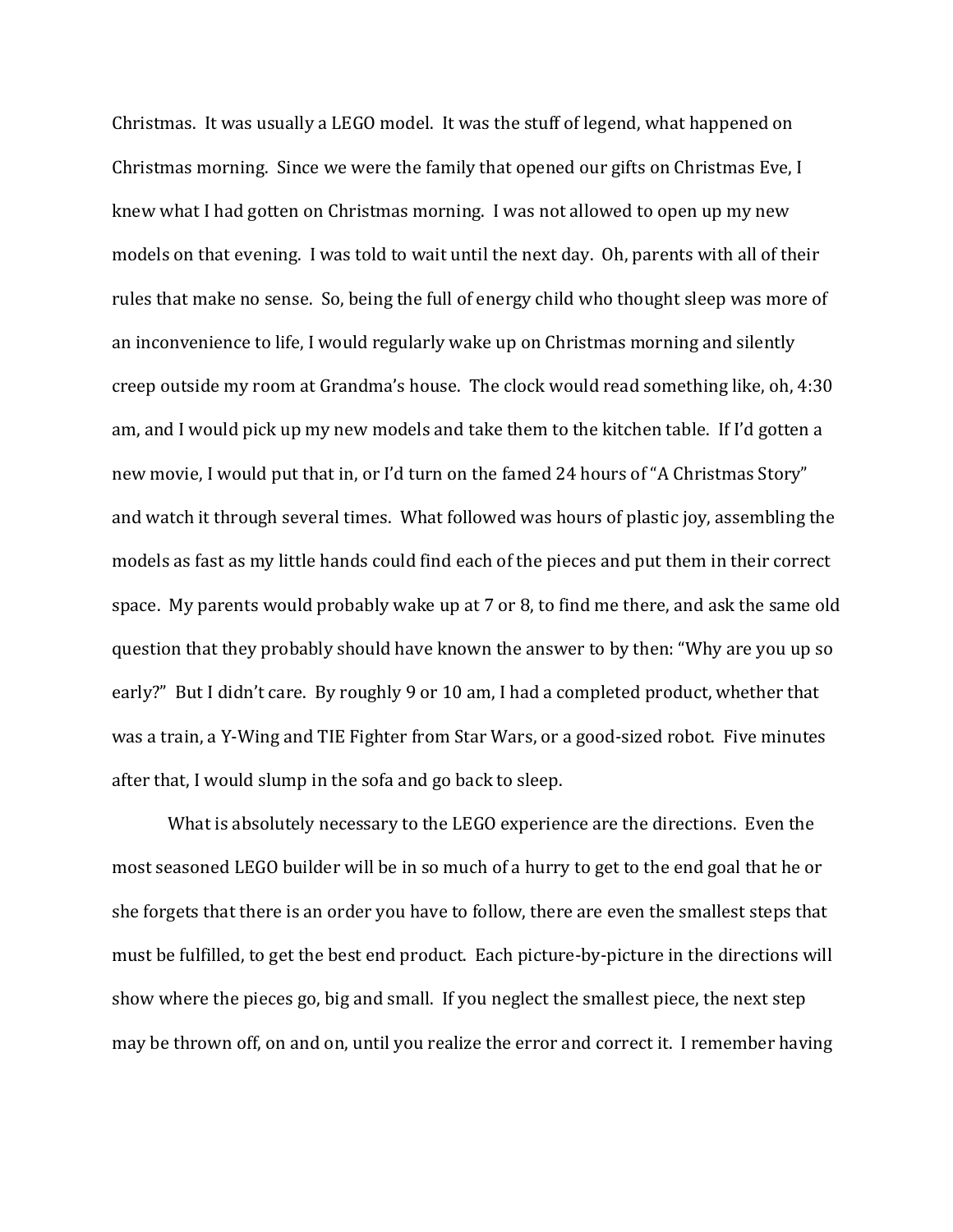to take half of a model apart because I was concentrated on getting it done. Speed is not the goal; accuracy and faithfulness to the directions instead is the goal.

 In the same way, we sometimes mess up on the directions. Sometimes we have the "ready, fire, aim" mentality with how we want life to be. It's easy to go from step 3 to 5 when we consider step 4 to be not worth our time. Then again, we have directions for a reason, and, as difficult they may be, they help us in the long run. In this passage, right after Christ's resurrection, we see how Christ, in essence, showed us what the Christian life is all about just by how he presented himself and how he gave the disciples the Holy Spirit. Within these acts are some basic directions that lead us toward faithfulness.

This may seem like we're going backwards, but these two stories are at two different parts of Jesus' life. Our first Gospel lesson went back to a story in Jesus' earlier life, and the second tells the story of how Jesus first encountered many of his disciples after the resurrection in the book of John. In the first story, Jesus fully claims his identity as the Messiah. In the second, he shows it. He comes among the disciples and fulfills many of the things he claimed in his long farewell in John. Let's take a look.

What makes this story unique is how Jesus presents himself to the disciples, what he says, and what he does. According to the podcast Sermon Brainwave, the pastors there take special note of the order of how Jesus speaks, what he does, how he goes about the lesson. It's pretty awesome that he just appears in a locked room. It's also a great juxtaposition between the first statement in the passage that the disciples were locked up for fear of the Jews, and the first thing that comes out of Jesus' mouth. Jesus says, simply, "Peace be with you." And the second thing that comes out of his mouth reaffirms it: "Peace be with you." In their greatest depths of fear, Jesus message is simple and to the point. I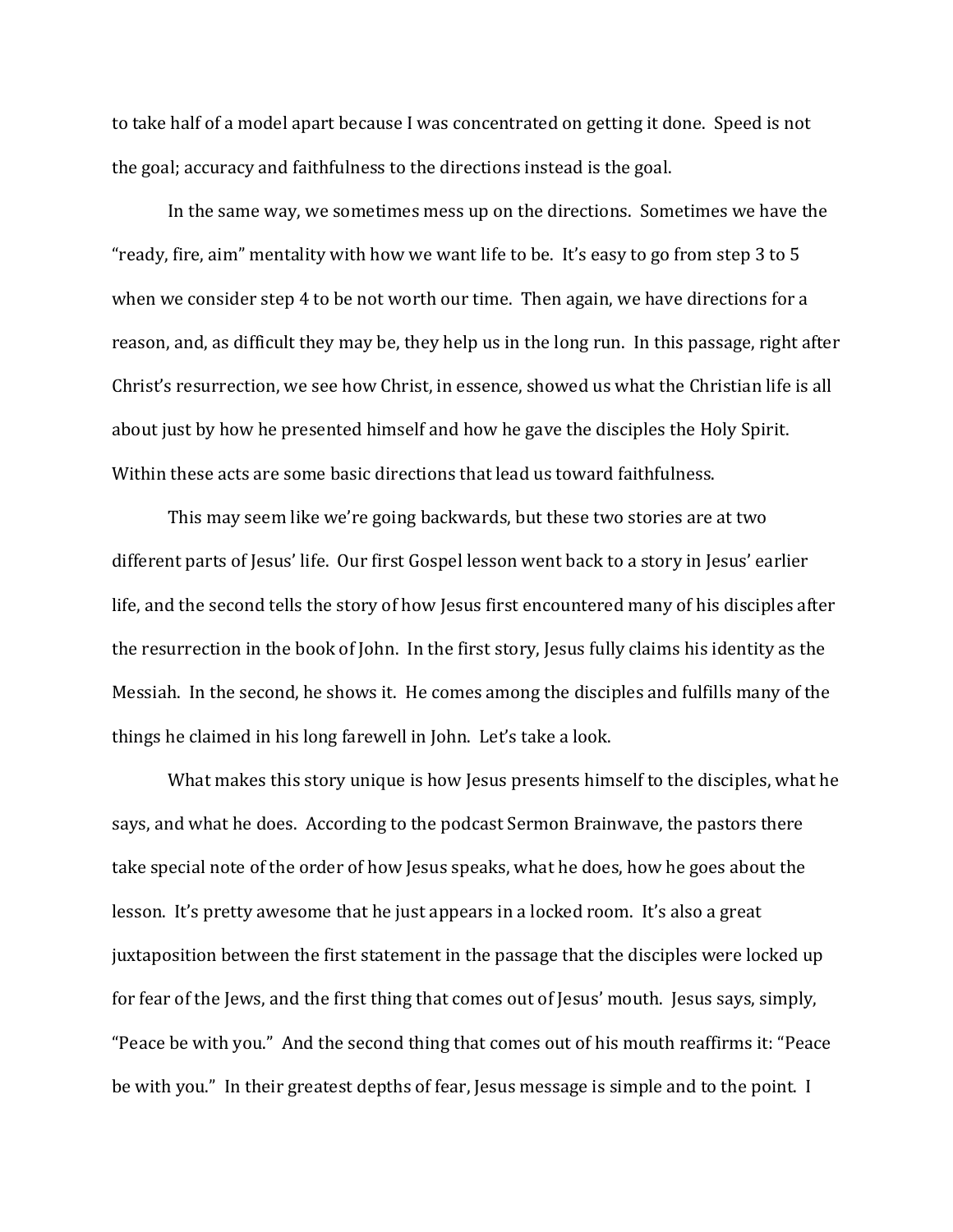believe he is trying to say something there, something remarkable, for when the bible repeats something back-to-back, there is a grave seriousness to the message. We're supposed to open our ears and fully take it in.

I think that this story hits us very well right now. This is a very fearful world, and it requires that we take action to make ourselves safe. The latest examples from the Boston Marathon and the ricin-laced letters sent to Congress and the President show that well. We live in a dangerous world. Because of this, we often turn to fear, and Jesus tends to go out the window as "impractical." We want to over-react; we want to go miles beyond what is necessary to grasp the peace we feel comes from a certain strength instead of the peace of Christ's gospel. "Do not fear," he says. How do we take that seriously? Sometimes it seems like fear shuts down the logical centers of the brain, and, in actuality, it does. We want to take strength in our weapons, in our own personal might, and we find that we wrap ourselves more in insecurity than anything else. Jesus here is telling us that there is more peace with him than in any strength of arms or being hidden can provide. The true source of peace is relationship with God and God in Christ Jesus.

After the statement of "do not fear," we have Jesus breathing on the disciples and saying "Receive the Holy Spirit." After which are the instructions. The Spirit does not come to bring comfort; Jesus already provided that. He already gave peace to the disciples. The Spirit is not simply the comforter here. The Spirit shows that something else is up.

What I found interesting in my study of this scripture is that the order is very intentional and specific. Jesus first comes and wishes peace to the disciples. Then they receive the Holy Spirit, and are told what to do. It has a similar feel to the way that the Christian life feels. In Methodism, we have the three kinds of Grace. The first is Prevenient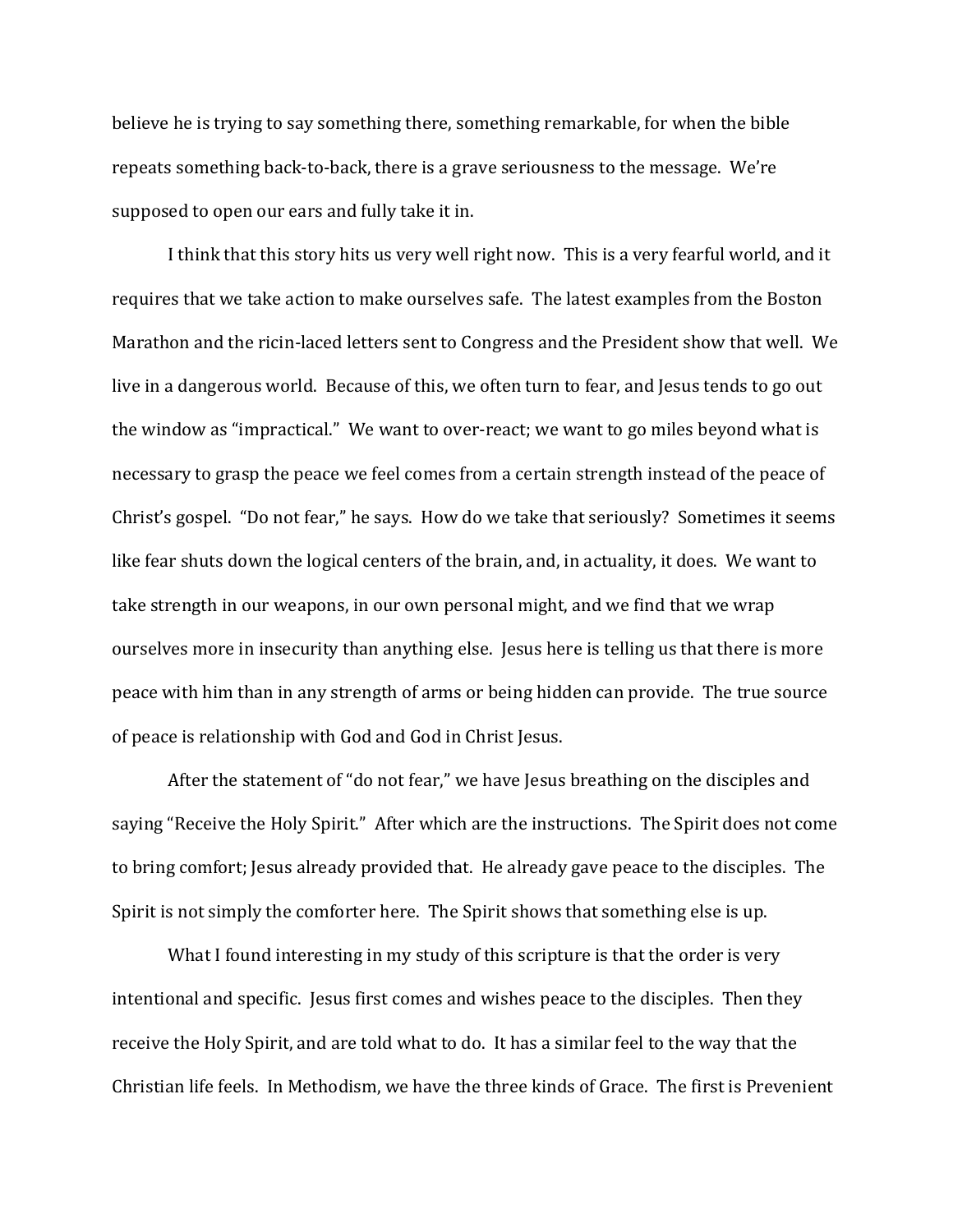Grace, the grace that is with us even before we have the opportunity to accept God. God works in our lives before we know God. The second is Justifying Grace, the grace that helps us name that we need relationship with God and allows God to cleanse us of our sin. And finally, there is Sanctifying Grace, the kind of grace that allows us to grow more mature in our lives as faithful Christian people. Jesus' words of peace are an experience of Justifying Grace, in a way. He is providing the peace that comes from knowing and being in relationship with God. The calling of the Spirit is like Justifying Grace. The Spirit here is not in the role of comforter; the Spirit here is in the role of empowerment. The Spirit gives us the strength and the power to go and be the Gospel to all people, just as Sanctifying Grace allows us to grow in holiness and understanding of Christ's calling to love and serve the entire world.

We are nearing the season of the Holy Spirit. Unfortunately, I will not be able to be with you on the Day of Pentecost, as we'll be getting ready to head to London, but I know Jeff will lead you on that day. The Book of John tells a story slightly different to that of the one of Pentecost in Acts. Here, Jesus sends the Holy Spirit to his disciples before the recognized day of Pentecost in Acts, but it appears he just shared the Spirit with his Disciples at this point. The Spirit will come rushing out to invigorate the world and us once again, and I hope we will continue to receive its comfort…and its responsibility, time and time again.

If you have the time, I'd suggest you go out and get yourself some LEGOs. Be it a small or big model, they are not only fun to put together, they also keep your mind and child-like spirit active. However, one big piece of putting together LEGOs is being aware of the order in which things come, which pieces go where, and how that all, literally, fits